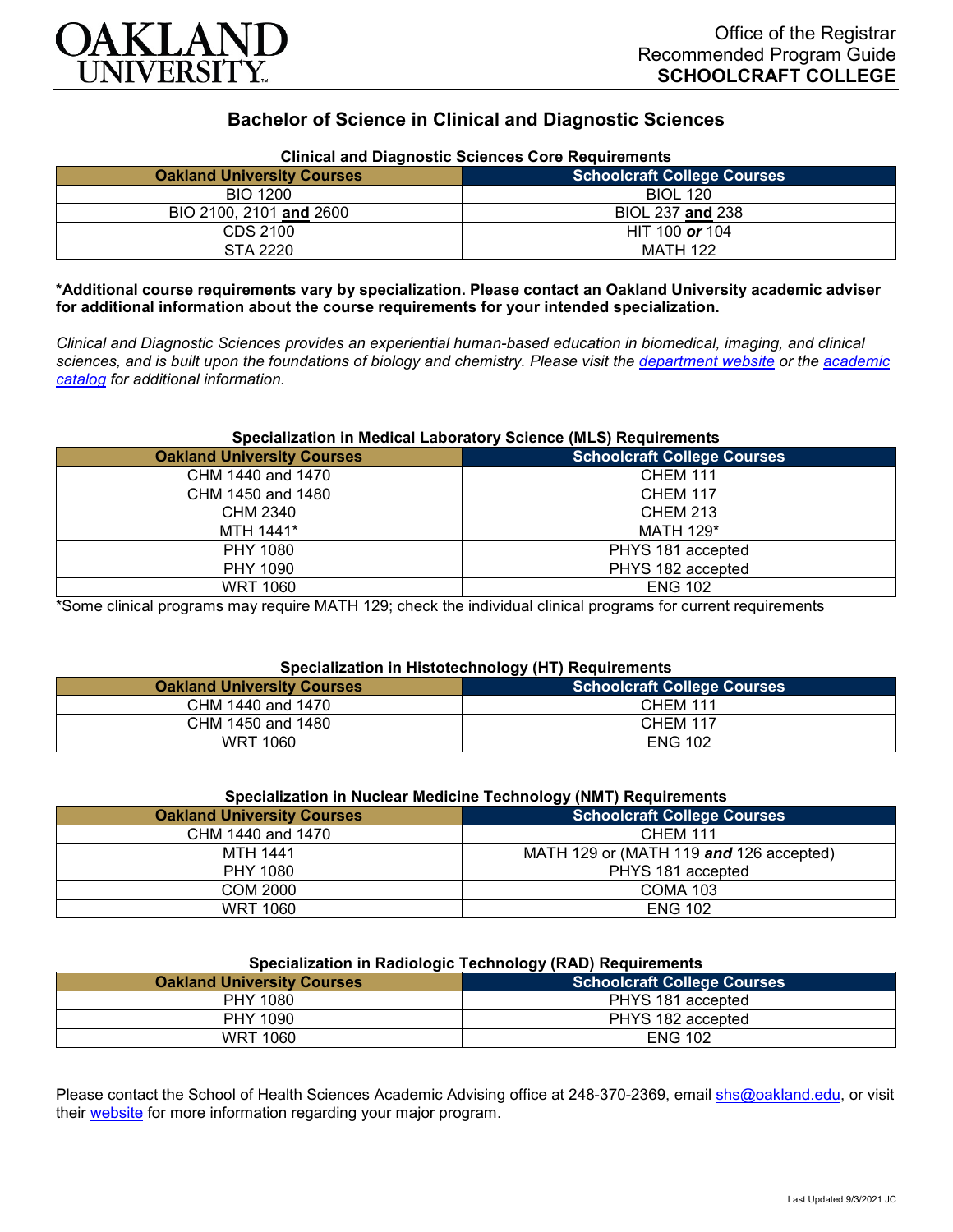

# **Bachelor of Science in Clinical and Diagnostic Sciences**

| Clinical and Diagnostic Sciences Core Requirements |                                    |  |
|----------------------------------------------------|------------------------------------|--|
| <b>Oakland University Courses</b>                  | <b>Schoolcraft College Courses</b> |  |
| BIO 1200                                           | <b>BIOL 120</b>                    |  |
| BIO 2100, 2101 and 2600                            | BIOL 237 and 238                   |  |
| CDS 2100                                           | HIT 100 or 104                     |  |
| STA 2220                                           | MATH 122                           |  |

**Clinical and Diagnostic Sciences Core Requirements**

**\*Additional course requirements vary by specialization. Please contact an Oakland University academic adviser for additional information about the course requirements for your intended specialization.**

*Clinical and Diagnostic Sciences provides an experiential human-based education in biomedical, imaging, and clinical sciences, and is built upon the foundations of biology and chemistry. Please visit the [department website](https://www.oakland.edu/shs/clinical-and-diagnostic-sciences/) or the [academic](http://catalog.oakland.edu/preview_program.php?catoid=53&poid=8663)  [catalog](http://catalog.oakland.edu/preview_program.php?catoid=53&poid=8663) for additional information.*

#### **Specialization in Pre-Clinical Professions (Medicine, Dentistry, Optometry, Veterinary Medicine) Requirements**

| <b>Oakland University Courses</b>               | <b>Schoolcraft College Courses</b>                  |
|-------------------------------------------------|-----------------------------------------------------|
| CHM 1440 and 1470                               | <b>CHEM 111</b>                                     |
| CHM 1450 and 1480                               | <b>CHEM 117</b>                                     |
| CHM 2340, 2350, and 2370                        | CHEM 213 and 214                                    |
| PHY 1010 and 1100                               | <b>PHYS 181</b>                                     |
| PHY 1020 and 1110                               | <b>PHYS 182</b>                                     |
| WRT 1060                                        | <b>ENG 102</b>                                      |
| Elective Credits (more options available at OU) | BIOL 115; ENG 101; MATH 129, 150; PE 112; PSYCH 229 |

### **Specialization in Pre-Pharmacy Requirements**

| <b>Oakland University Courses</b> | <b>Schoolcraft College Courses</b> |
|-----------------------------------|------------------------------------|
| CHM 1440 and 1470                 | <b>CHEM 111</b>                    |
| CHM 1450 and 1480                 | <b>CHEM 117</b>                    |
| CHM 2340, 2350, and 2370          | CHEM 213 and 214                   |
| MTH 1554                          | MATH 150                           |
| PHY 1010 and 1100                 | <b>PHYS 181</b>                    |
| <b>WRT 1060</b>                   | <b>ENG 102</b>                     |

| <b>Oakland University Courses</b> | <b>Schoolcraft College Courses</b>         |
|-----------------------------------|--------------------------------------------|
| <b>BIO 1201</b>                   | Satisfied by completing (BIOL 120 and 130) |
| CHM 1440 and 1470                 | <b>CHEM 111</b>                            |
| CHM 1450 and 1480                 | <b>CHEM 117</b>                            |
| CHM 2340                          | <b>CHEM 213</b>                            |
| NTR 2500                          | <b>BIOL 115</b>                            |
| PHY 1010 and 1100                 | <b>PHYS 181</b>                            |
| <b>PSY 1000</b>                   | PSYCH <sub>201</sub>                       |
| <b>PSY 2250</b>                   | PSYCH <sub>229</sub>                       |
| <b>WRT 1060</b>                   | <b>ENG 102</b>                             |

Please contact the School of Health Sciences Academic Advising office at 248-370-2369, email [shs@oakland.edu,](mailto:shs@oakland.edu) or visit their [website](http://www.oakland.edu/shs/advising) for more information regarding your major program.